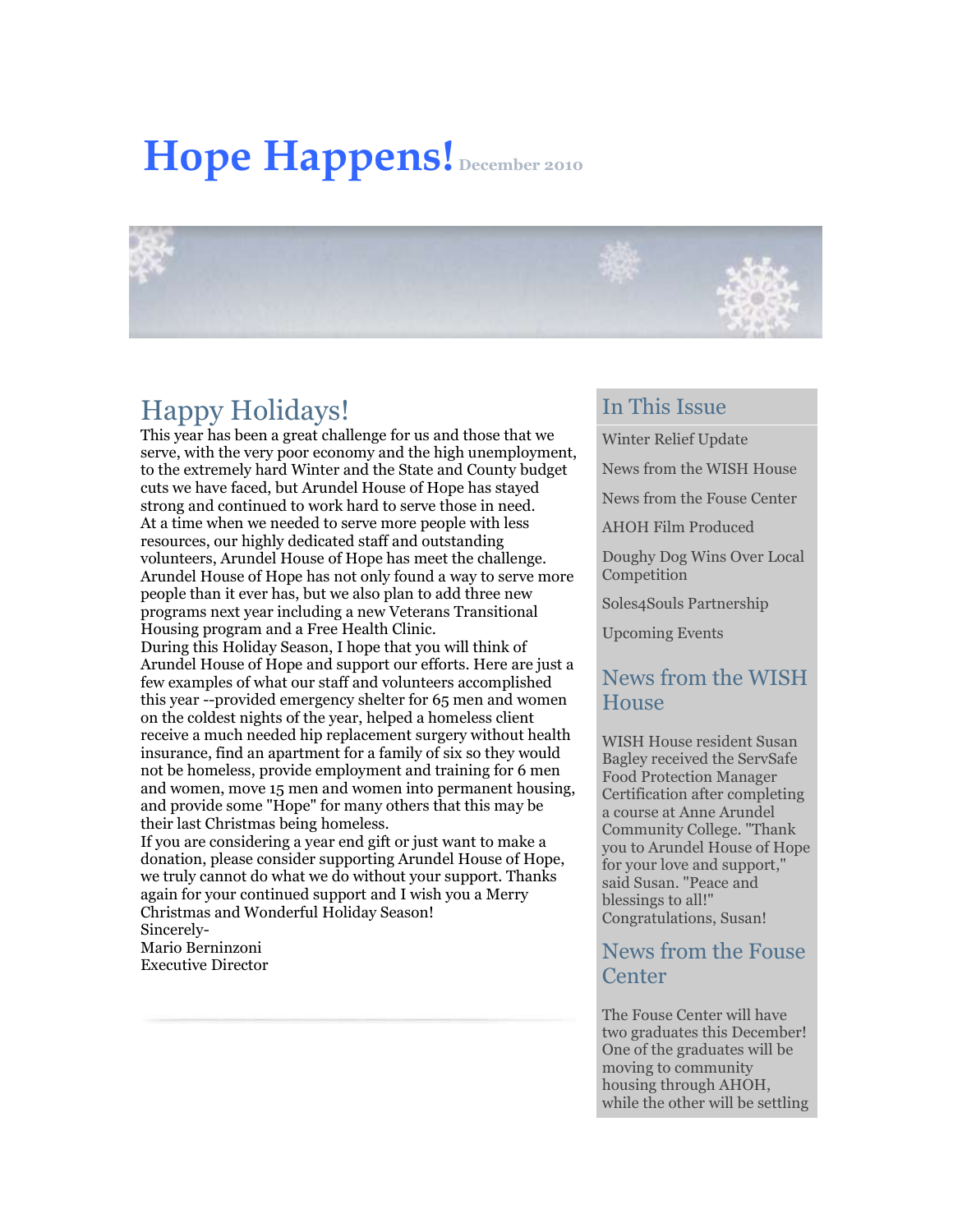## House of Hope Medical Clinic Dream Comes to a Realization!

A leadership team was developed in March 2010 to bring a free health clinic to Arundel House of Hope. The HOHMC mission is: *To share the* 

*love of God by partnering with* 



*volunteer health care professionals and the local community to provide compassionate, high quality free health care and wellness services to those in need.*

Through the leadership team, we were blessed with Dr. K. Majekodunmi, an Internist associated with BWMC, to become our clinic's Medical Director. With his guidance and dedication to the process, he referred Dr. Ashwin L. Nanavati to us. Dr. Nanavati began seeing patients in November 2010. To date, the clinic has provided 55 patients with compassionate free health care.

The patient's gratitude for the clinic is genuinely expressed by Donna A., a Winter Relief guest: "The doctor was wonderful to me and provided me with the help I needed; and I feel blessed and loved by the staff's compassion."

While we are currently seeing patients at AHOH's Day and Resource Center, the clinic looks forward to the future opening of the newly renovated facility during the Spring of 2011. We will be asking for volunteers, in particular, medical professionals, and for "sweat equity" in turning an empty bay near the Day and Resource Center into clinic space. For more information on volunteer opportunities, or ways to support the free clinic, please contact Karen Biagiotti at [kbiagiotti@arundelhoh.org](mailto:kbiagiotti@arundelhoh.org)

**Also, please join us on January 13, 2011 from 6 p.m. until 8 p.m. for the groundbreaking of the House of Hope Medical Clinic!**

# Grant Awarded for our Veterans Program



Arundel House of Hope received a \$145,000 capital grant from the Maryland Affordable Housing Trust for our Veterans Transitional Housing Program. These funds, with the recently awarded funding from the U.S. Department of Veterans Affairs, will establish a transitional housing program for up to six homeless Veterans in Northern Anne Arundel County.

into his own apartment. Congratulations to both!

## Students Produce AHOH Film

Local students in the Ft. Meade area produced a film about Arundel House of Hope and our clients.

To view the video, [click here.](http://r20.rs6.net/tn.jsp?llr=ephtatbab&et=1104082971640&s=0&e=0014XOyky55cQHsM05njNbZyhTtEluuhPzBEoZkzMq37Yk9YA_cfJxGYhLvAENWR5Zoj6j3QfpKYfSsb3p4TSnhJvy9dUtaCtA_5jl_nkK_NH8_Agjwo9CsAVPQK_UyWlRci7LMajEl308qngfMKqcNkg==)

## Doughy Dog Wins Over Local Competitors!

On October 31, 2010, the Doughy Dog came in 2nd place at a tasting event, competing against local restaurants such as Bill Batemans,



Glory Days, and the Glen Burnie Outback Steakhouse.

The event benefited Arundel House of Hope and other chairites including NCEON, Partners in Care, and the Lutheran Mission Society.

The Doughy Dog will be closing for the winter season, but will reopen in April 2011 at a new location!

Further details will be coming soon!

## And the Shoes Keep Coming!



During the summer of 2009, the Arundel House of Hope partnered with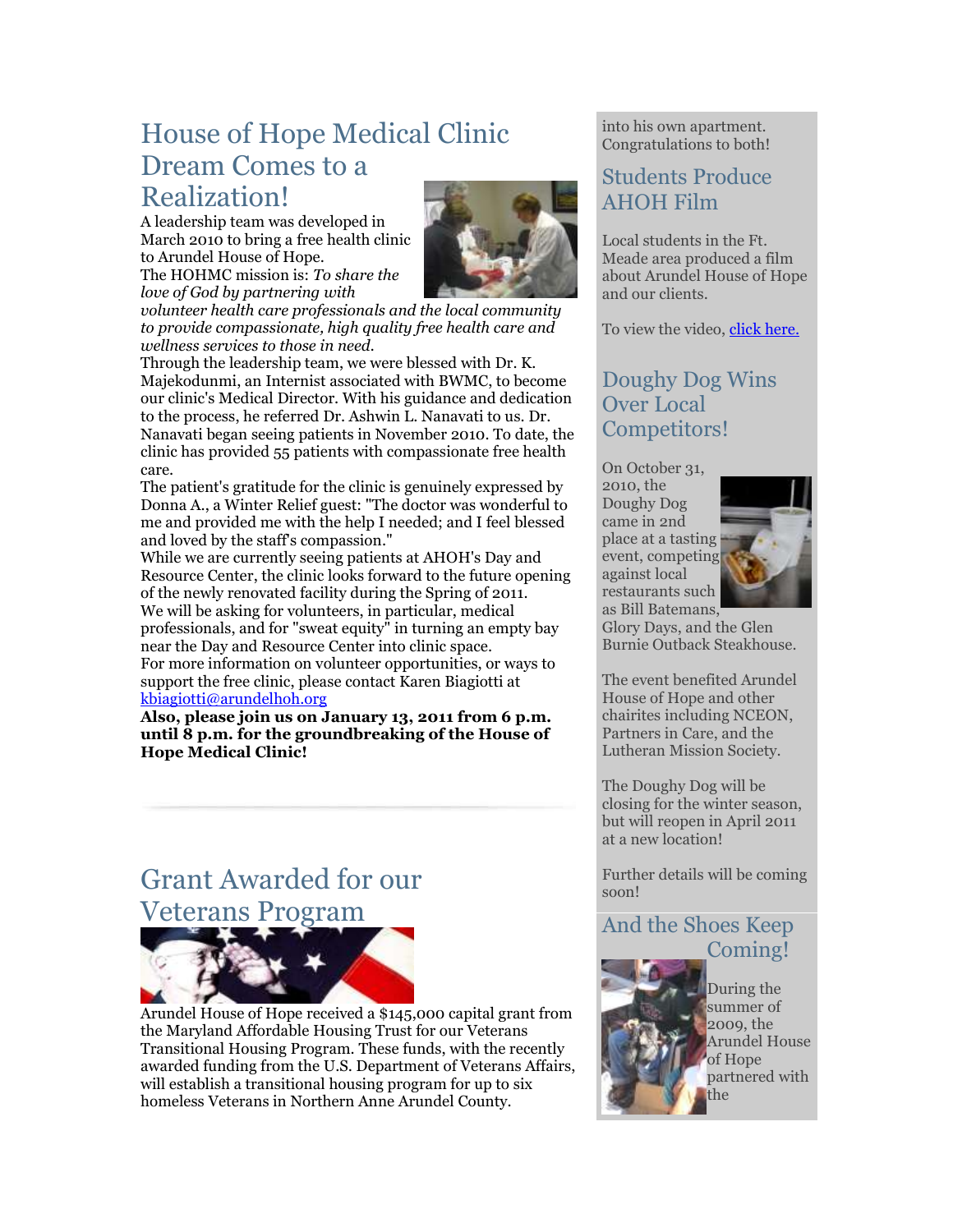According to the Alliance to End Homelessness, Maryland is the 8th highest-ranking state in the country, with an estimated 4,000 homeless Veterans in this region. The goal of this new program is to assist Veterans to move back into permanent housing and end their homelessness.

Arundel House of Hope has selected a site and is under contract on a piece of property at 4103 Ritchie Highway in Brooklyn Park, Maryland. We hope to have construction completed by mid 2011 and have residents move in shortly thereafter.

This Veterans housing program, the first and only in Anne Arundel County, is designed to assist Veterans who are homeless with the transition back to independent living. This program has received support from the local, state and federal levels, and is much needed in Anne Arundel County. The program will house up to six Veterans, along with one live-in staff member, and will be handicap accessible. The program will have a strong employment, training, and educational component as well as support services for all other healthrelated matters. Residents may live in the program for up to two years, with the goal of moving them back to independent living.

We hope that you will support this new initiative by helping us in our effort to assist Veterans that find themselves homeless in Anne Arundel County. We will continue to keep you informed as the project moves forward. In the interim, please let me know if you have additional questions about this program, or other programs, provided by Arundel House of Hope. Please contact me at 410-863-4888 or [mberninzoni@arundelhoh.org.](mailto:mberninzoni@arundelhoh.org)

## New Community Housing Programs



In 2010 Arundel House of Hope was awarded a new grant from U.S. Department of Housing and Urban Development and Arundel Community Development Services to open two new Permanent Community Housing Programs, one will be for men and the other for women. This will allow AHOH to open two new houses that will serve up to 8 more chronically homeless men and women in permanent housing. We are currently looking for suitable

sites in Anne Arundel County and hope to have them open by the Spring 2011.

Chesapeake Foot and Ankle Center and took part in the Soles4Souls shoe program. This program is an international charity that facilitates the donation of shoes to aid the needy, both domestically and globally. With the help of our participating churches and friends, we were able to collect over 5,000 pairs of gently used and even some new shoes! And I know this because I counted them! Chesapeake Foot and Ankle acted as the collection and shipping site for these shoes. In return for our donations, we received 200 pairs of new shoes on June 5, 2009, and in July had our first new shoe giveaway. Staff and volunteers came in on a Saturday morning and a festive time was had by all, as clients of Arundel House of Hope "walked" away with a brand new pair of shoes and socks. Again in March of 2010, more shoes arrived, and we had our second shoe giveaway. **AND STILL THE SHOES KEEP COMING!** 

In the new year, we will receive our third delivery of new shoes. So once again, thank you to all who participated. Those shoes that took up space in your closet are truly a "gift" that keeps on giving to Arundel House of Hope.

- Marsha Urban

#### Upcoming Events

#### **Bid For Hope**

Our "5th Annual" "Bid For Hope" Mardi Gras Live and Silent Auction will be held on Sunday, February 13, 2011 from 2-6pm. It will be held at La Fontaine Bleue at 7514 S. Ritchie Highway, Glen Burnie MD